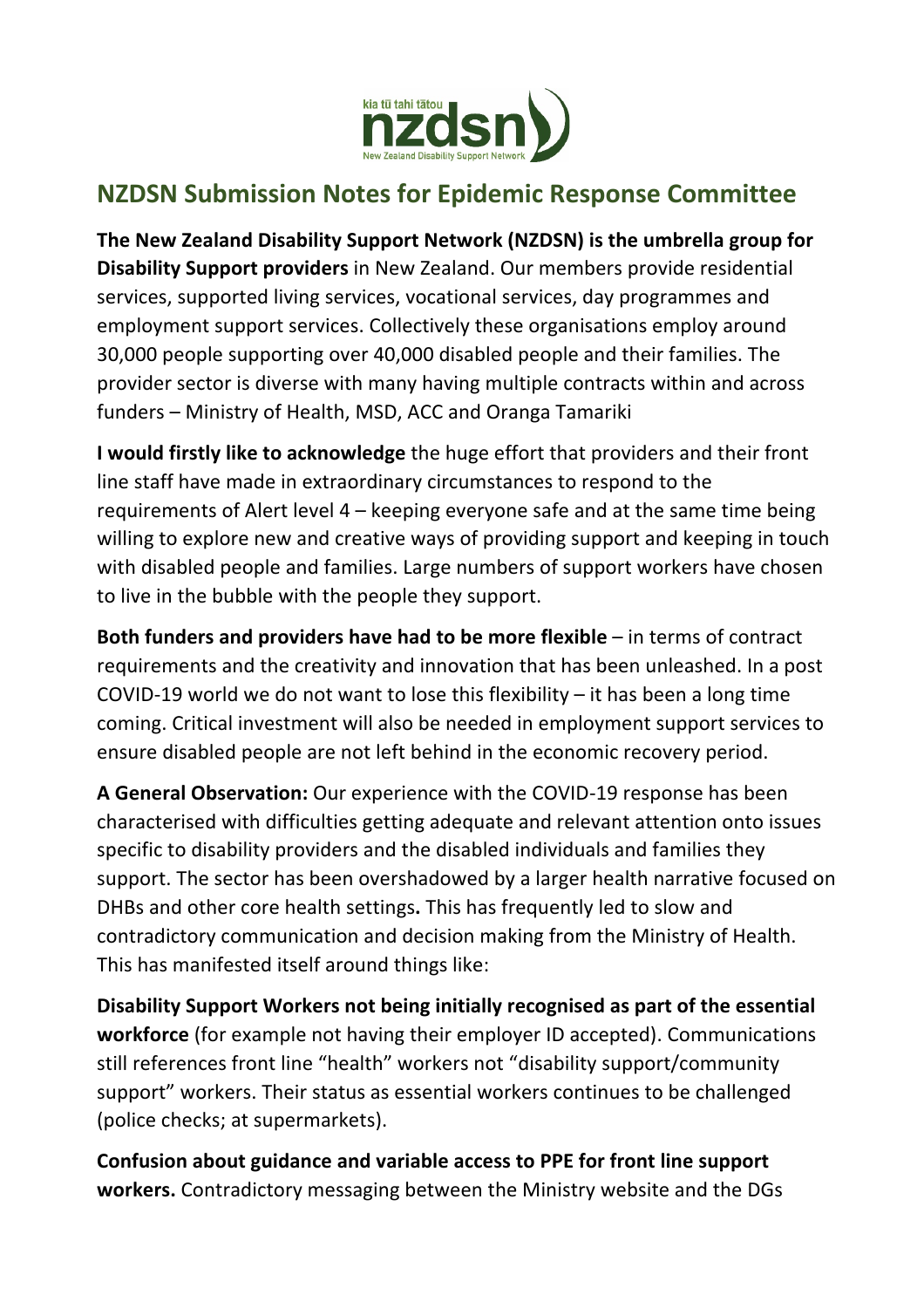instructions to DHBs with reference to community health and disability providers and their front line workers (masks and gloves being available for providers and individuals who have determined a need for them). This determination is based on factors such as: disabled people and families insisting that masks be worn; individuals being supported who do not understand social distancing and/or who have significant underlying health conditions; support staff having to cross multiple bubbles during a work day; entering premises where there is uncertainty around who else might be present.

**PPE distribution is still very much a work in progress.** We do not have a national distribution system, but we have 20 distribution systems through each DHB. Access, quantities delivered and delivery times are still variable across DHBs. And many providers have to deal with multiple DHBs. Many providers have sourced their own PPE through private suppliers, often at considerable cost.

**Confusion and uncertainty about access to additional funding for COVID related costs under Alert level 4** and how this intersects with government wage and leave subsidy schemes. Ministry advice has been not to apply for wage and leave subsidies for the period covered by the Alert level 4 where surety of contracted funding was provided and that reimbursement for extra-ordinary COVID related costs would be provided, including the cost of back filling staff stood down on paid leave (note that many providers lost up to 30% of their staff at the start of the lockdown due the age and health profile of the workforce). However, the process for, and timing of reimbursement for costs is still unknown. Note that leave subsidies cannot be paid retrospectively. The cost of ensuring that an essential service can continue to provide safe and quality support to disabled people is significant. A significant proportion of providers are now financially exposed.

**Additional costs in level 3 are likely to be similar to level 4.** There is no assurance of any funding for additional costs under alert level 3, apart from the governments essential workers leave subsidy.

**The disability sector entered the pandemic already in the midst of well documented and long standing funding shortfalls.** The delays and confusion over reimbursement for additional costs under alert level 4 and the absence of any assistance under alert level 3 (apart from the essential workers leave subsidy) is set to create significant financial difficulties for many providers. Some are already eyeing their next payroll with mounting anxiety. Further undermining the resilience of an already financially stressed sector will have a long term impact on quality and safety.